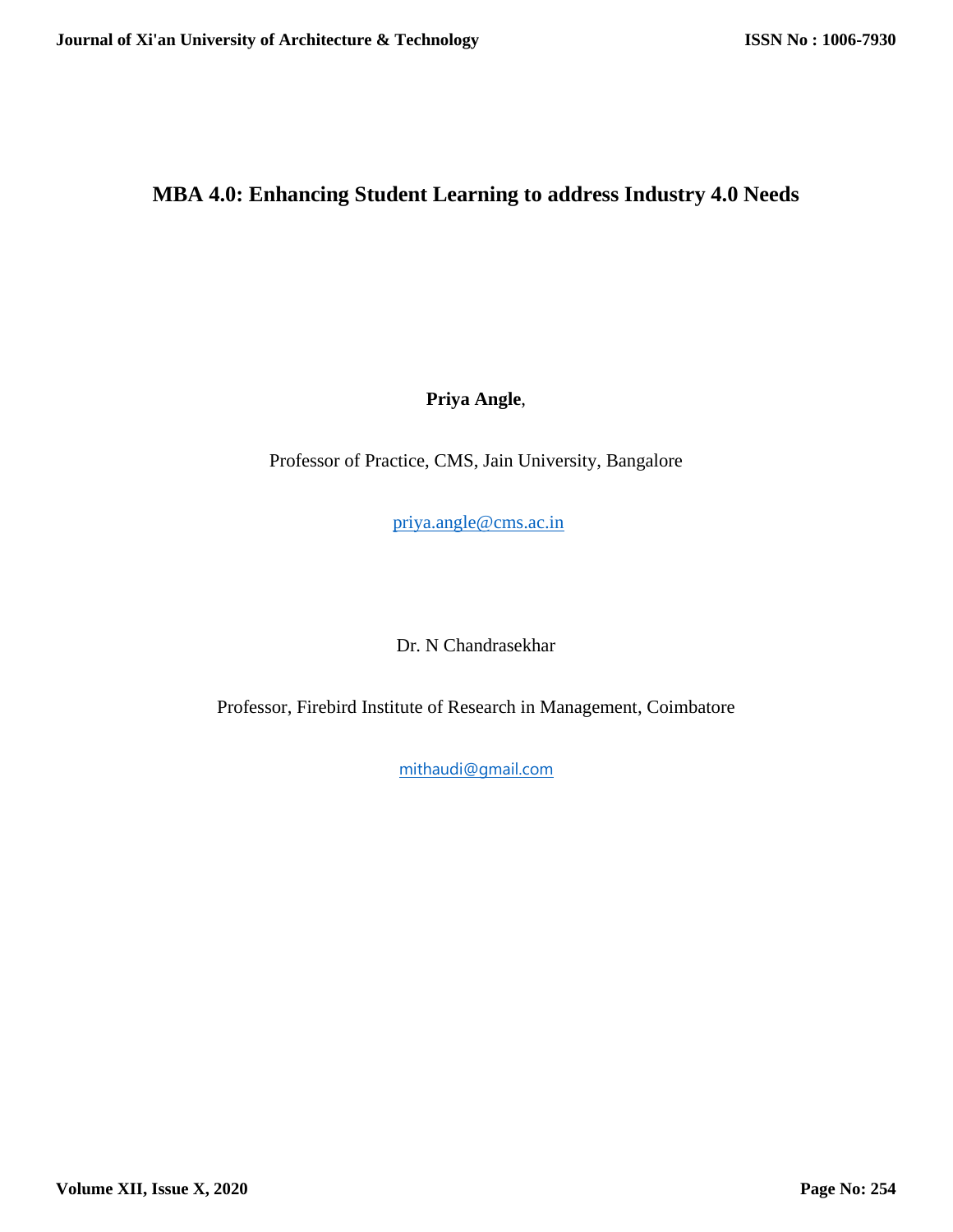#### **MBA 4.0: Enhancing Student Learning to address Industry 4.0 Needs**

#### **Abstract**

The objective of this paper is to understand the existing practices followed by institutions in imparting management education in India and to develop a conceptual model that will enhance learning and thereby address the requirements of skill-based education. This model will have to be tested in future research. The study is descriptive in nature. Existing education practices, particularly those in management education space are studied. The understanding of current status is the used to build a model, with a focus on students as co-creators of knowledge that could help create a work force with skill sets necessary to tackle the challenges and capitalize on the opportunities of Industry 4.0.

The paper suggests that by ensuring effective student participation in the learning process, educational institutions can provide a platform where students can be a part of the knowledge building process. The proposed model, has potential to improve the learning and skill development potential of students undergoing management education. They would develop a mindset of continuous learning and appreciate the rapid changes in the work environment that they would face in future. Equipped with skill sets to adapt to rapidly changing environment, they would be able to contribute constructively in a digitized world

Keywords: Industry 4.0, Volatile, Uncertain, Complex and Ambiguous (VUCA), Reimagining Education, Co- creators, Generation Z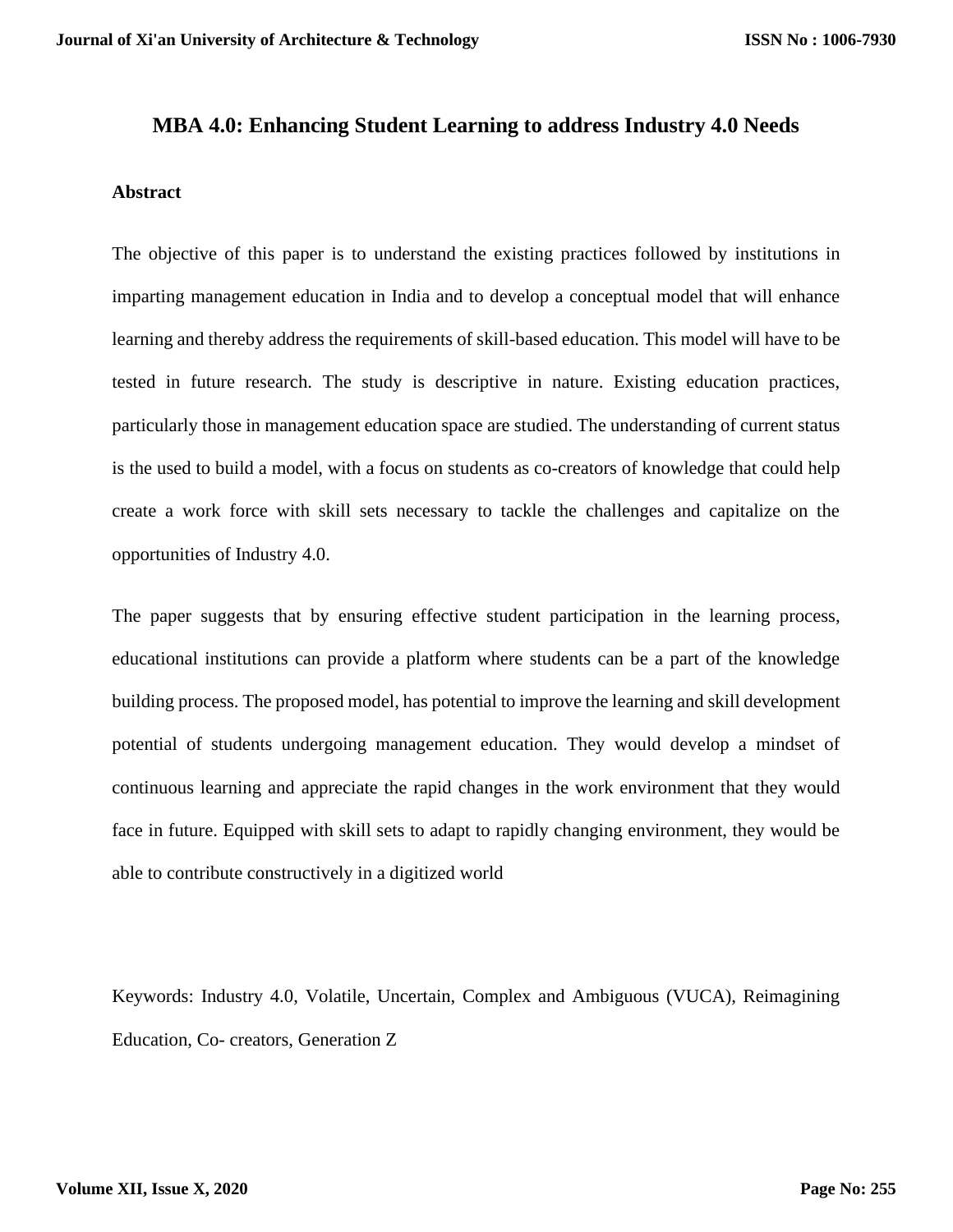#### **Introduction:**

A lot is being discussed about Industry 4.0 and how it is going to significantly impact the economic landscape and prosperity of nations. While the terms Industry 4.0 and fourth industrial revolution are often used interchangeably, Industry 4.0 refers to continuous transformation of industries augmented by Internet of Things (IOT), Industrial Internet of Things (IIOT), Cloud Computing and Artificial Intelligence.

Industry 4.0 focuses on smart manufacturing, smart factory, lights out manufacturing (dark factories), smart cities and use of IOT in manufacturing including 3D Technology. People and machines will be able to communicate with one another via internet of things or internet of people. Large volume of useful data will be available in a transparent manner, aiding process and product improvements and innovation. Assistant systems like cyber physical systems, will help in informed decision making in a timely manner and may even perform tasks that are exhausting and unsafe for humans. Industry 4.0 is likely to result in a confluence of various technologies that will bring a paradigm shift in the way things are made and consumed. Big data, advanced analytics, humanmachine interfaces and digital-to-physical transfers will not only improve quality of products and processes but will drive change across the full supply chain.

This research aims at understanding the existing practices followed by management education institution and to propose a conceptual model to enhance learning based on creative skills and learning mindset inclusive of MBA 4.0 Curriculum. This study intends to thoroughly check the stepwise progression of the requirement of the industry by analyzing the historical events in the advancement of MBA 4.0 and Industry 4.0.

### **Opportunities and Challenges of Industry 4.0:**

With the advent of superior technologies, productivity and efficiency of operations will improve, adding positively to the value chain. This in turn is likely to improve standards of living. Communication and transportation cost may reduce, robots would be deployed to do hazardous jobs, new products and markets would be introduced and health services would become more advanced, increasing not only the longevity of human life but the quality too (refer Figure 1).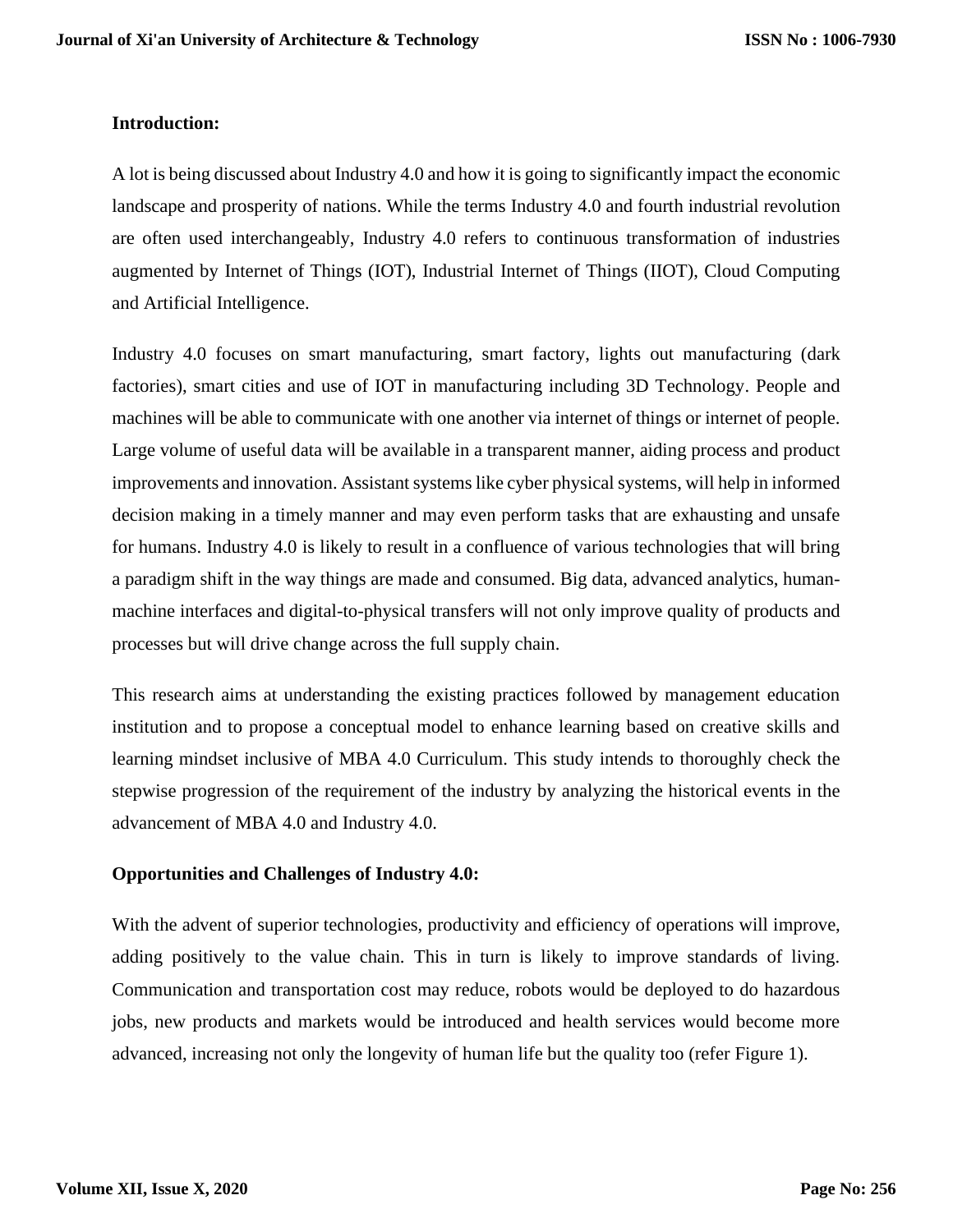On the flip side, emerging technologies may make many traditional jobs redundant, leading to a lot of strain in the labor markets. Continuously adapting to new ways of doing things and to new avenues that may arise will be challenging. As artificial intelligence and robots displace humans doing repetitive jobs, real income of the working class may decrease. In the absence of an ability to upscale to higher order human jobs, unemployment levels are likely to increase.

### Figure 1: Six key elements that will be a characteristic of the future workplace



Graphic Source: [http://www.top10onlinecolleges.org/work-skills-2020](http://www.top10onlinecolleges.org/work-skills-2020/?source=post_page---------------------------)

# **Skill Sets required to succeed in the Volatile, Uncertain, Complex and Ambiguous (VUCA) World:**

Though young people will have many more opportunities in the future, the nature of jobs will be very different. It is likely that people will have multi- task careers and work on more than one job simultaneously. Success in careers will not only require specialist knowledge but will need a workforce which is multi-skilled (refer Figure 2).

The World Economic Forum (WEF) in its' report titled "The Future Jobs" has identified ten skill sets that future employers will seek, namely:

• Complex Problem Solving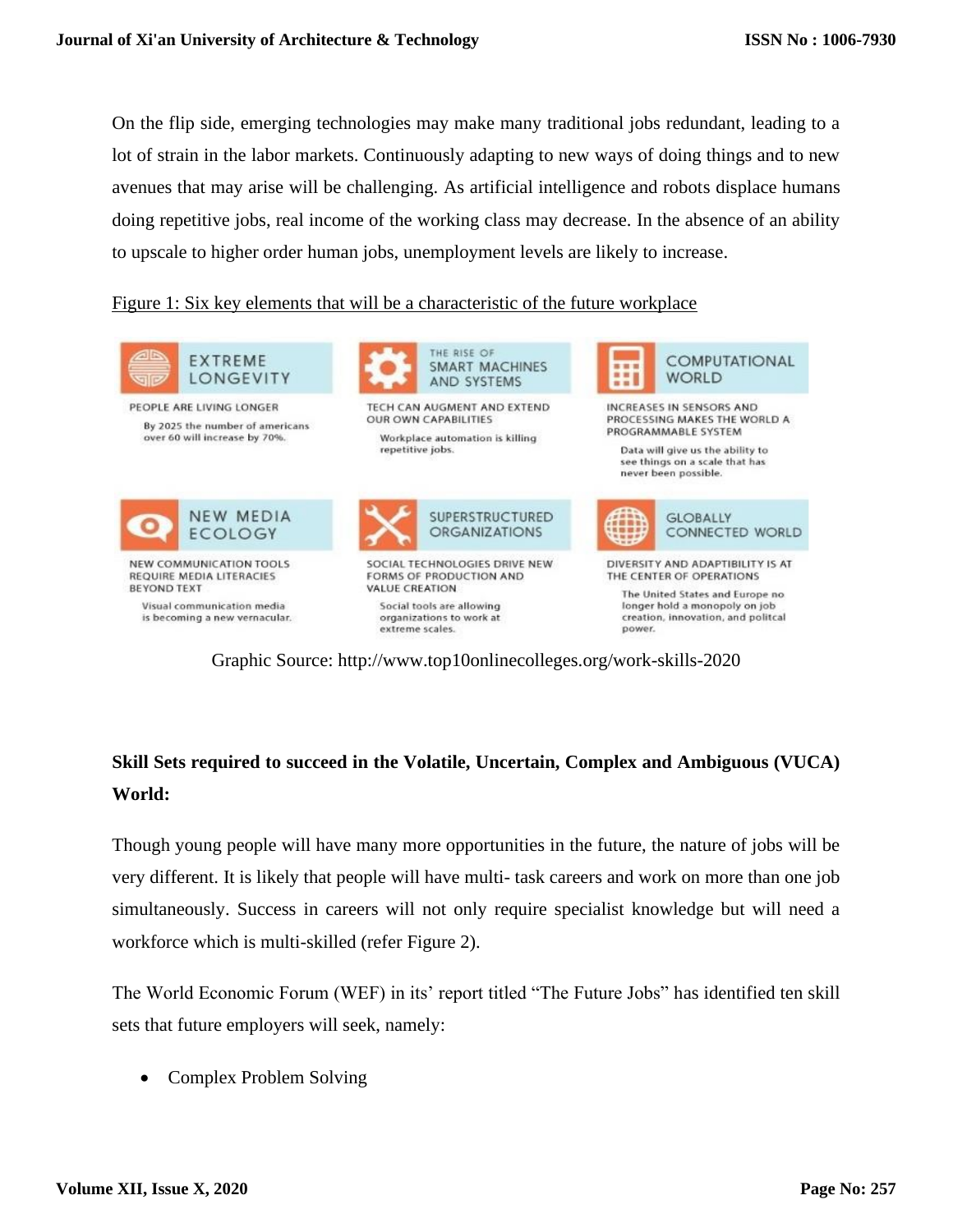- Critical Thinking
- Creativity
- People Management
- Co-coordinating with others
- Emotional Intelligence
- Judgement and Decision Making
- Service Orientation
- Negotiation
- Cognitive Flexibility

Most of the above skills are not subject specific but are skills that can be used across different business scenarios. Knowledge will keep changing because of technological advancements and future employees therefore will have to keep learning, unlearning and relearning in order to be successful.

Higher educational institutions and management schools in particular, therefore need to assess whether their existing models of operation will be successful in providing a platform for honing skill sets that match the requirements of industry as well as fulfil the aspirations of Generation "Z", to whom the future belongs.

## Figure 2: Skill Sets of the Future



Source: [http://www.top10onlinecolleges.org/work-skills-2020](http://www.top10onlinecolleges.org/work-skills-2020/?source=post_page---------------------------)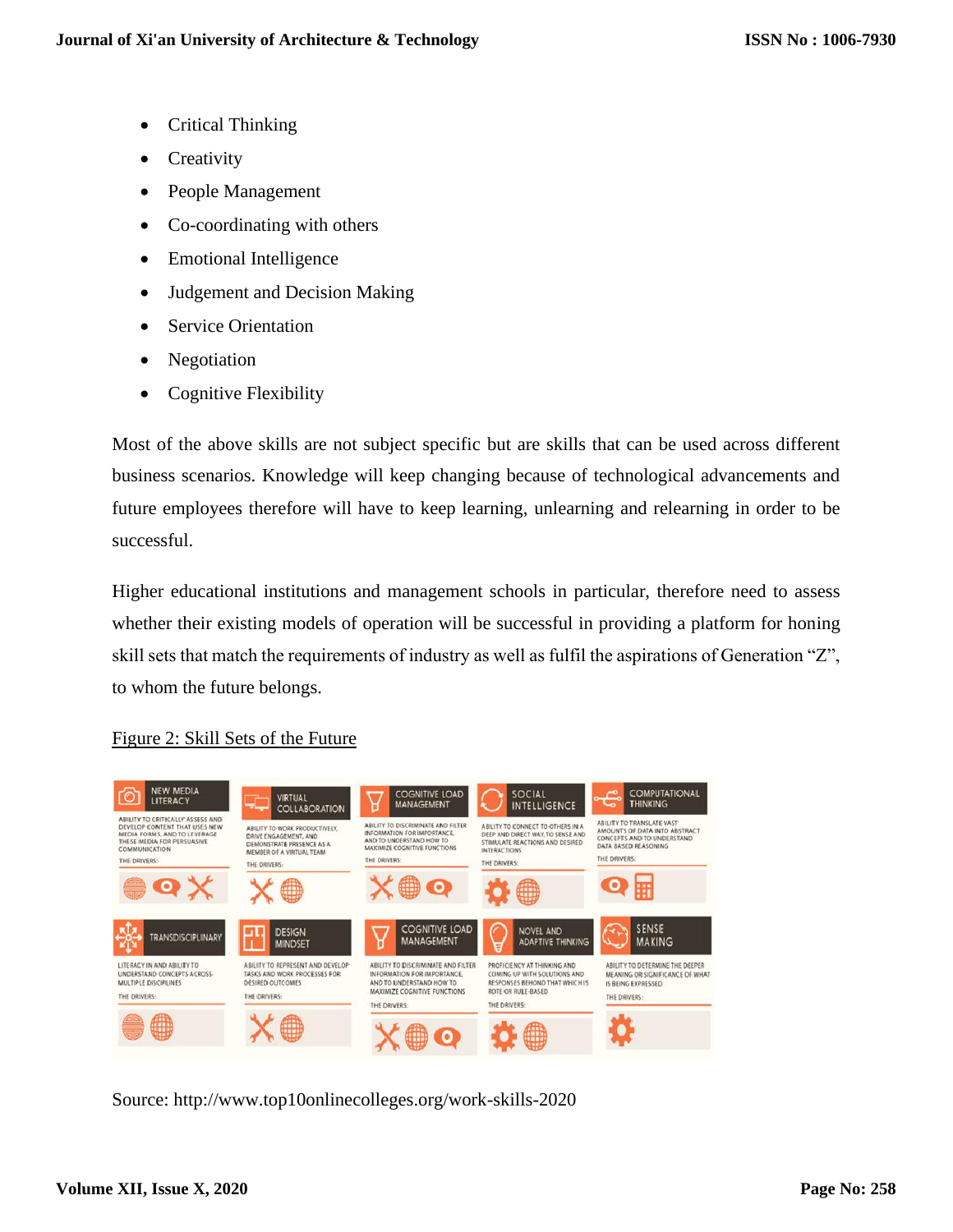## **Traits of Generation "Z":**

Teenagers currently between the ages of 13 years to 19 years have been categorized as Gen "Z". These youngsters would be the cohort looking at University and Management education and would be the future workforce. Research conducted amongst this generation has indicated that 22% of Gen Z aspires for an education that would help them prepare for future jobs, 38% wanted high growth in the early part of their careers and 32% looked forward to achieving their dreams within 10 years of entering the workforce (Source: Generation Z: Teens, Tech, and What the Future Holds, author Shelly Kramer).

The learning and reading habits of Gen Z are also very different from the earlier generations. Mobile phones and social media play a very important role in the lives of Gen Z. Attention spans are lower, interactions are virtual and multi-disciplinary approach to building careers is important.

This generation is interested in personalized and experiential learning, customizing pace of learning and has a heightened sense of the self.

### **Objective of this study:**

- 1. To understand the existing practices followed by institutions in imparting management education in India.
- 2. To develop a conceptual model that will enhance learning and thereby address the requirements of skill-based education- honing creative skills and developing a learning mindset. This model will have to be tested in future research.

## **The Current Education Setup in India:**

The current education system in India lays emphasis on rote learning and marks. Originality and creativity have no importance and in fact students are trained to conform to established norms. The Indian education system is not geared to imparting skill- based education and students who can memorize large quantities of information are rewarded.

The Indian education set up is performance oriented as against learning oriented. Performance is measured in terms of grades earned by the students and grades in turn are equated with intelligence. What is missing is a good balance between learning and performance. Learning needs to be given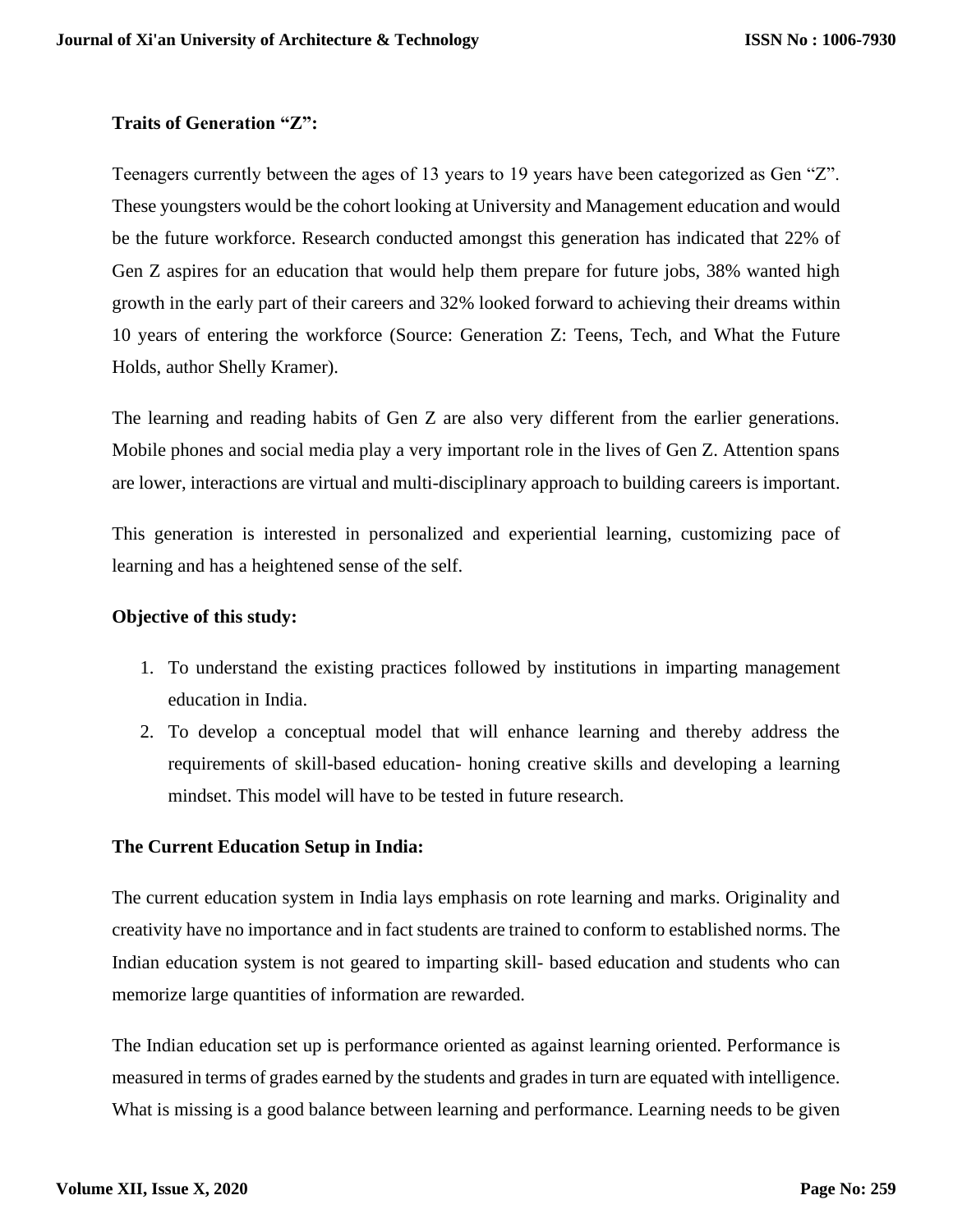importance and at the same time grades should be seen as a measure of current performance and not an indication of intelligence or worth of an individual. Intelligence is a trait that can be developed through education, hard work and taking on challenging tasks. Classrooms that give importance to performance, stifle student desire to learn and make students afraid of challenges. Mindset is very crucial when it comes to facing challenges. Academic success does not necessarily imply that an individual has the ability to tackle challenges.

The brick and mortar colleges and universities are unable to meet the demand for quality education as they are limited by lack of resources in terms of money, quality of educators, political interference and government policies. Technological infrastructure is lacking and this is a limiting factor as far as accessibility is concerned, in semi urban and rural regions of the country.

The education system has only been successful in creating a work force that is a low - quality service provider. A standardized curriculum and standardized mechanisms of classroom delivery fail to recognize differing learning requirements of the student population. Controls put in place by regulatory bodies in terms of syllabus to be followed, the methods of instruction and evaluation, stifle development of innovative courses and teaching methodologies. Reservation in educational institutions also have to a large extent led to migration of the best talent to universities abroad and has limited the access to educational institutions within the country.

### **Review of Literature:**

Hennig Thurau et al., (2001) in their research have stated that students participate in a range of learning activities and do not receive educational services in a passive manner. Students therefore, can be said to co-produce their education. Mills and Morris (1986) go to the extent of proposing that because students actively participate in the process of gaining education, they can be considered as partial employees of the educational institutions.

Claycomb et al., (2001) discuss how the long- term nature of educational services require high student participation and socialization in order to promote active learning. Rodie and Kleine (2000) have discussed that the participation of students could be in three ways that is mental inputs, physical inputs and emotional inputs. The participation of students is said to be effective when the students' have clarity in terms of their roles, they are motivated and have a certain minimum level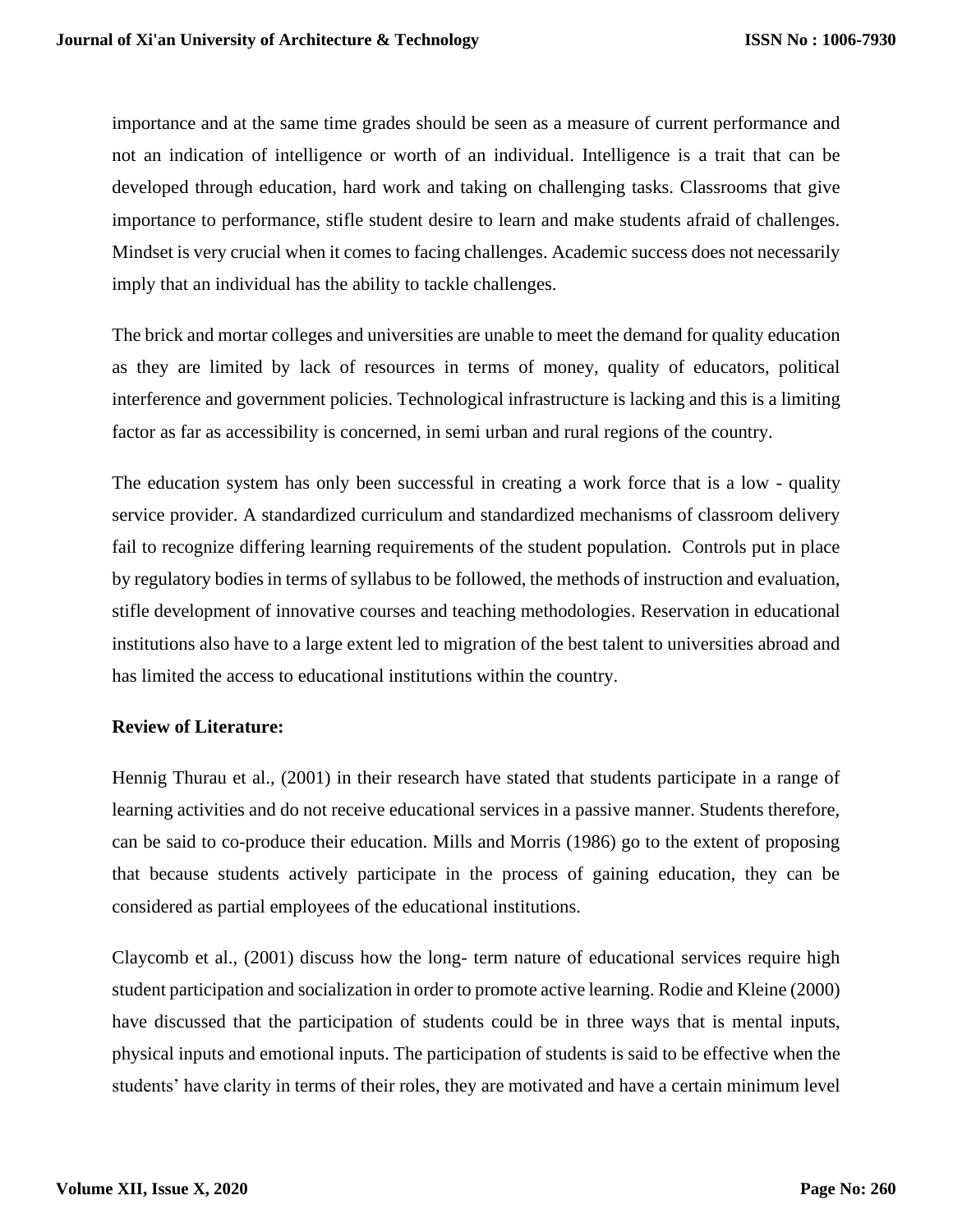of competence. These three aspects are positively related to student's participation in learning activities. When students believe that there is an intrinsic or extrinsic reward, they are motivated to participate actively in the learning process.

Neihoff et al., (2001) discuss how students form expectation with regard to how lecturers should behave in the classroom. These are with respect to what practices need to be followed and what the student obligations need to be in the context of class participation, preparation for class assignments and appropriateness of questions asked. The research has highlighted that students with different cultural backgrounds have different expectations pertaining to classroom practices like group activities and assignments, formal and informal levels of communication to be maintained, mandatory classroom attendance requirements and the freedom to question grade or to debate with faculty. The greater the clarity in these aspects' the better is the learning experience. Research by Cook and Leckey (1999) found that students at times have unrealistic expectations with regard to the amount of work they will be required to do, the size of their classrooms, the type of learning and studying they will come across. Many students are unwilling to take responsibility for their own learning. In this context, socialization – both at the formal and informal levels becomes very important in educational institutions. Govender (1998), state that socialization helps in creating a positive impact about the students' perception about academic quality and academic processes of the educational institute. It also helps in reducing student ambiguity related to their roles and what is expected of them.

Schleiher (2011) has discussed the need to prepare students for jobs that do not exist presently for technologies to be invented in future and for unforeseen problems. This would compel management institutions to cater to the needs of digital communities.

Wahid Omar (2017) have emphasized the need to create an environment that would enable learners, academicians and practitioners to imagine, innovate and creatively develop and ecosystem to manage the risks and utilize the opportunities that would emerge as a result of Industry 4.0.

Parag Divan (2017) in his article titled "Is Education 4.0 an imperative for success of 4th Industrial Revolution?" has discussed the evolution of education by referring to the Framework of John Moravec as adapted by Arthur M Harkins. The author has explained how the future of learning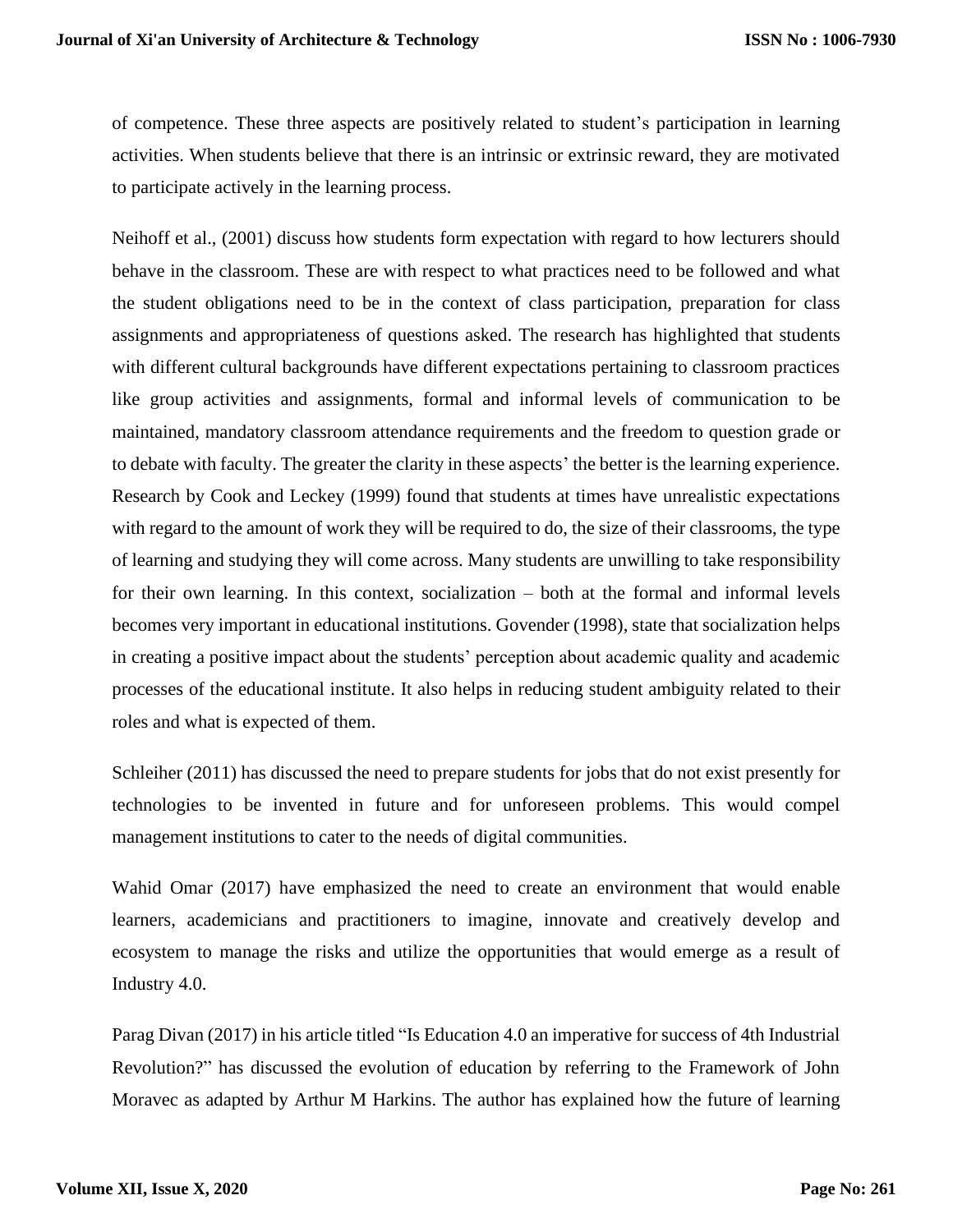and teaching will change from one where the learner conforms to a set system to one where the systems conform to learner requirements.

Rodney M Schmaltz, Eric Janson et al., (2017) in their report "Redefining Critical Thinking: Teaching Students to Think like Scientists" have discussed the need to encourage students to think like scientists to enable them to distinguish between good information and bad information. They argue that in an era where individuals have access to infinite information, it is important to be able understand what is misinformation or a questionable scientific claim. It is argued that an important role of education is to provide students with tools that would make them informed consumers of information.

Dörner and Funke, (2017) state that complex problem solving is a multidimensional process requiring high level of abstraction. In the business school set up this would imply adopting a cross curricular approach coupled with a range of assessment instruments. Uncertainty can be eliminated through thinking and the problem-solving process and requires cognitive and emotional aptitude, beyond merely acquiring knowledge and application of knowledge. High levels of motivation are required to develop the complex problem-solving capability.

Shahroom and Hussin, (2018) have stated that in the past, information was limited and manageable. Information could be equated with knowledge and individuals could use information to gain competitive advantage. However, in recent time, the volume of information that is available has increased phenomenally and managing such information is extremely difficult. Vast data available to Gen Z students who have advanced intelligence and digital capability leads to numerous challenges for instructors. Mixed instructional methods like MOOCs, flipped classroom are needed to sustain learning in such an environment.

Ahmadi and Besançon, (2017) have suggested that honing creative skills in students can lead to the development of other important skills like critical thinking, communication and collaboration. It is argued that encouraging students to be creative increases the chances of new discoveries and economic growth in future, because it encourages curiosity, openness and communication.

Callahan and Missett, (2011) have identified certain creative traits. They have stated that individuals who have an appetite for risk, who do not want to conform to norms, are attracted to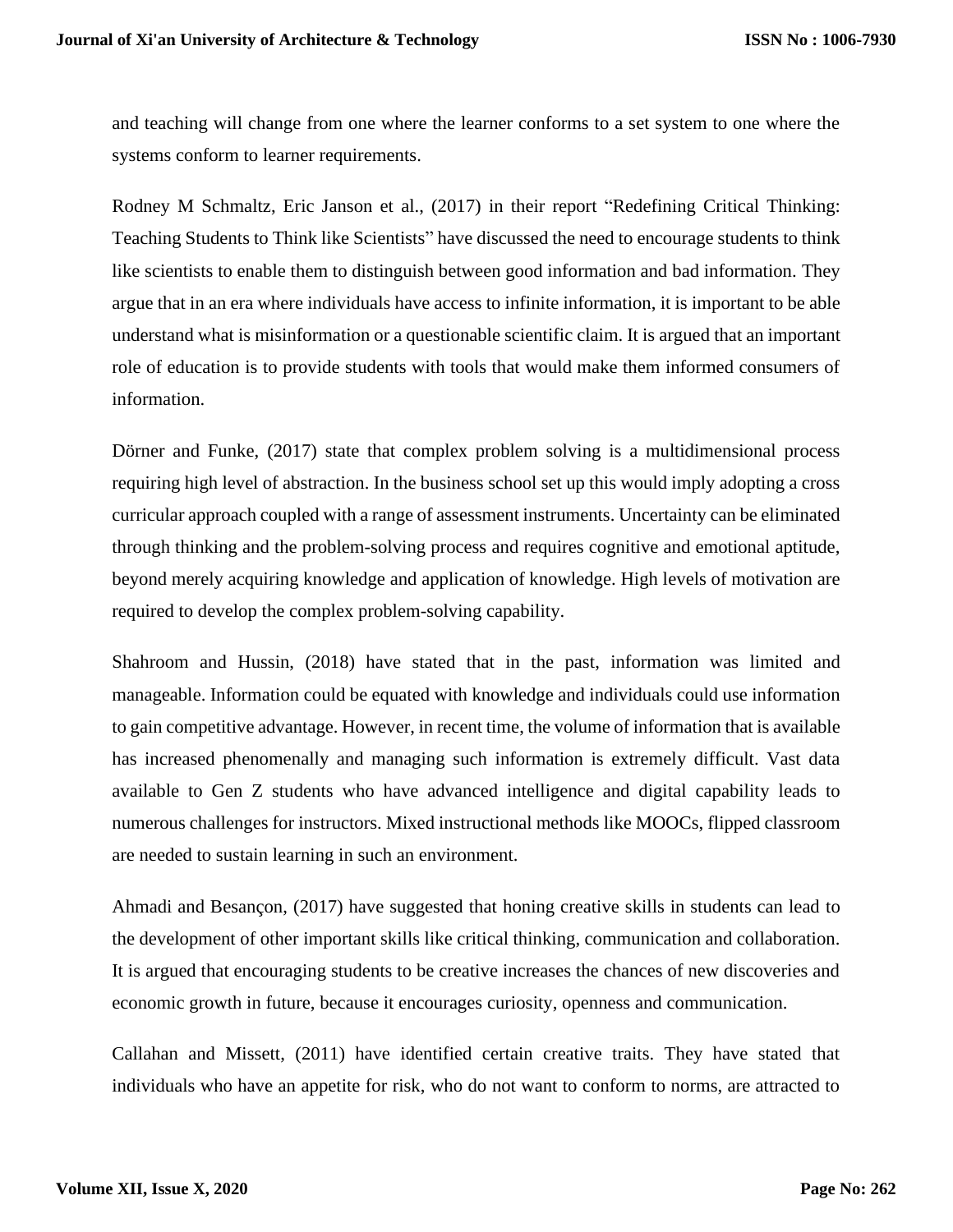novelty, desire independence and show greater perseverance in the face of ambiguous situations and obstacles, tend to show creative potential. Amabile (1997) have stated that individuals with intrinsic motivation tend to be creative, while those with extrinsic motivation tend to be conformists. Davis et.al (2014) state that a conducive environment is required for creativity to flourish. Flexible use of space and time, respectful relation between learners and teachers, working outside classroom setting help in developing creative skills.

### **Methodology:**

This research is based on the systematic analysis of the existing literature and is descriptive in nature. The universe of the study relies on the evolution of Education 4.0 and its relevance in this VUCA world. The scope was focused to improve the Indian Education system by improving the quality of education by implementing the MBA 4.0 curriculum in MBA institutions in India. The beneficiaries are the students and other stake holders involved in the successful execution, adoption and practices. Mostly the data was collected from official reports, online resources & syndicated data and is purposive in nature. The analysis of data is mostly qualitative in nature and reliant on the researcher's logical presentation of facts in tabular format.

The formulation of a conceptual model was based on the qualitative analysis and is aligned to a simple procedure of implementation and acceptance.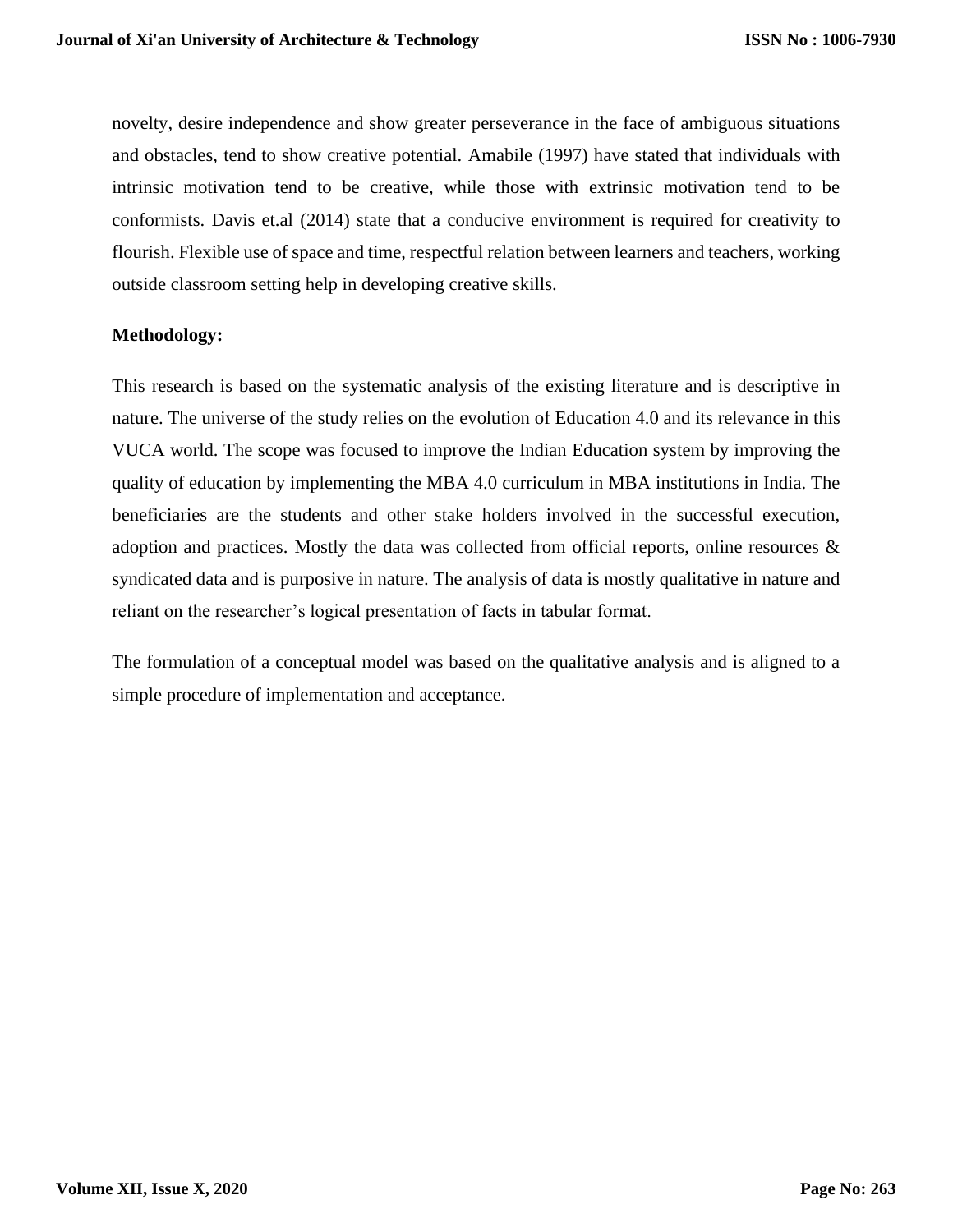## **Qualitative Analysis and Interpretation:**

# Table 1: The Evolution of Education: 1.0 to 4.0

|                                       | Meaning is                                                                                                                              |
|---------------------------------------|-----------------------------------------------------------------------------------------------------------------------------------------|
| "Download" Education 1.0              | Dictated                                                                                                                                |
| "Open Access" Education 2.0           | Socially constructed, usually with aid of Internet access                                                                               |
| Knowledge Producing<br>Education 3.0  | Socially constructed and contextually reinvented knowledge                                                                              |
| Innovation Producing<br>Education 4.0 | Built through selective individual and team-driven focused innovations<br>practices                                                     |
|                                       | Technology is                                                                                                                           |
| "Download" Education 1.0              | Confiscated at the classroom door (digital refugees)                                                                                    |
| "Open Access" Education 2.0           | Cautiously adopted open access (digital immigrants)                                                                                     |
| Knowledge Producing<br>Education 3.0  | Everywhere (digital natives in a digital universe) for ubiquitous knowledge<br>construction and transmission                            |
| Innovation Producing<br>Education 4.0 | Always changing with the direct input of learners acting as a major<br>source of tech evolution in the service of innovation production |
|                                       |                                                                                                                                         |
|                                       | Teaching is done                                                                                                                        |
| "Download" Education 1.0              | Teacher to student                                                                                                                      |
| "Open Access" Education 2.0           | Teacher to student and student to student (progressivism); Internet<br>resources are a normal part of learning activities               |
| Knowledge Producing<br>Education 3.0  | Teacher to student, student to student, student to teacher, people-<br>technology-people (co-construction of knowledge)                 |
| Innovation Producing<br>Education 4.0 | Amplified by positive innovation feedback loops; ubiquitously and<br>creatively 24/7 in all phases of living, learning, and working;    |
|                                       | <b>Schools are located in</b>                                                                                                           |
| "Download" Education 1.0              | In a building (brick)                                                                                                                   |
| "Open Access" Education 2.0           | In a building or online (brick and click), but increasingly on the Web<br>through hybrid and full internet courses                      |
| Knowledge Producing<br>Education 3.0  | Everywhere in the "creative society" (thoroughly infused into society:<br>cafes, bowling alleys, bars,                                  |

Source: Framework of John Moravec as adapted by Arthur M Harkins. Parag Diwan (2017), Is Education 4.0 an imperative for success of 4th Industrial Revolution?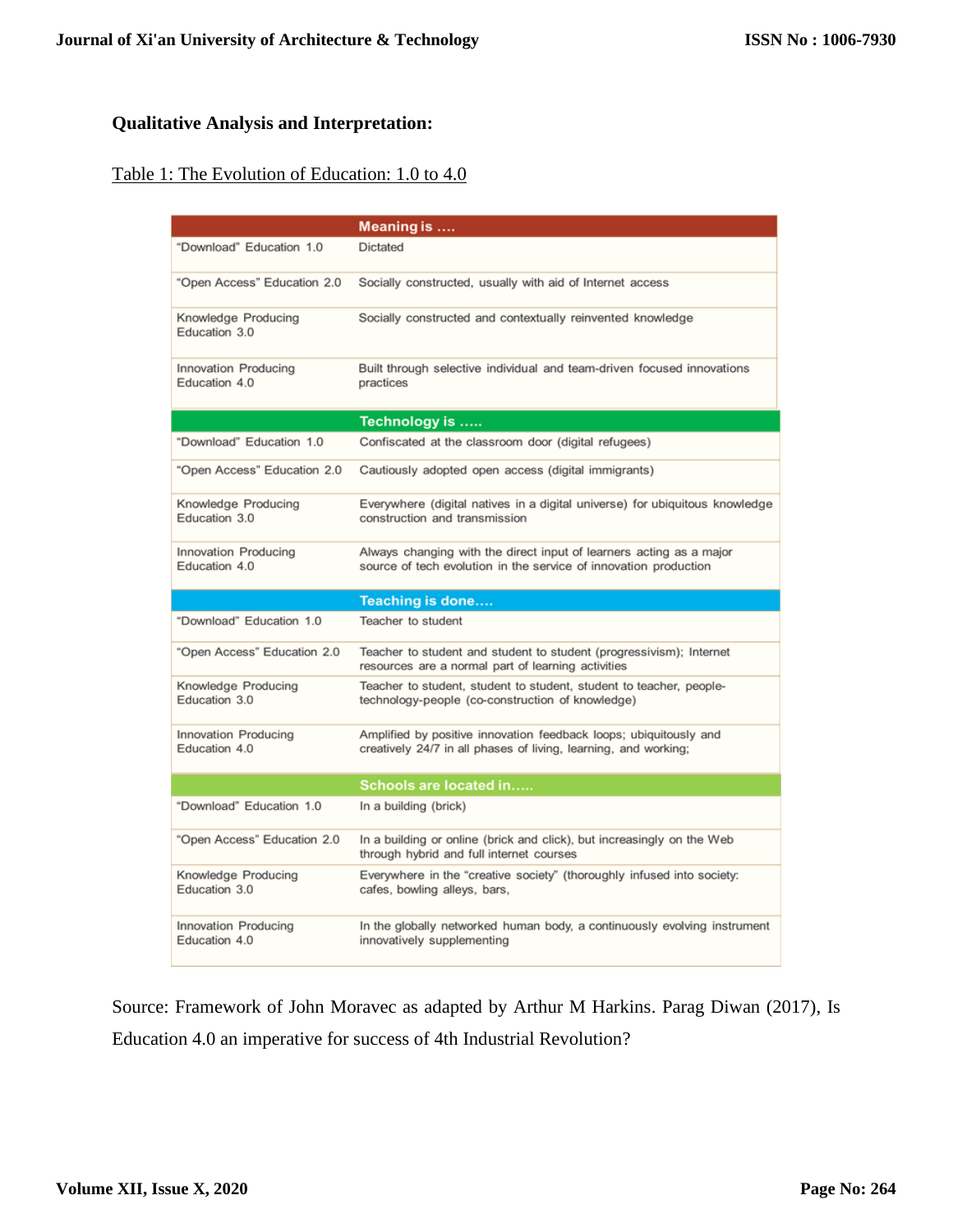### **Reimagining Education for Future Needs: The Proposed Conceptual Model**

Keeping pace with the challenging time, educational institutions will also have to reinvent their frameworks in terms of curriculum and pedagogy, to develop individuals who are intellectually, emotionally and physically balanced.

The modern economies would focus on creativity for wealth creation. This would be possible only when people collaborate. Social Skills therefore will be a necessary requirement to succeed at jobs in the years to come. Adaptability, Flexibility and ability to handle stress will be key criteria in defining high performing individuals.

Experts have recommended that for the learning framework to be aligned to the requirements of Gen Z, business schools can adopt the 5 I's approach:

- 1. Imbibe- Students need to develop the ability to acquire information from multiple sources. As students are easily distracted, audio and video sources of information need to be used. The information once obtained also needs to be internalized.
- 2. Iterative Learning is all about reinforcing fundamental concepts repeatedly through games, simulations and fun assignments.
- 3. Develop Interpretation Skills- by providing opportunities to learn by doing in the form of project work, internships and on the job training. These can form an important part the assessment mechanism.
- 4. Make learning Interesting, to inculcate a sense of ownership of the process amongst students
- 5. Innovation to be encouraged- the focus needs to shift from rote learning to creativity and rigor. Students need to be encouraged to handle open ended questions.

Liberal Studies are non - existent in technical and management educational institutions today. The necessity of Literature, Performing and Visual Arts, Design, Psychology etc. in developing holistic individual cannot be ignored. Forward looking Schools must look at introducing these courses at different stages of their curriculum.

"*Rapid economic and social changes will compel educational institutions to prepare students for jobs that have not yet been created, technologies that have not yet been invented and problems we*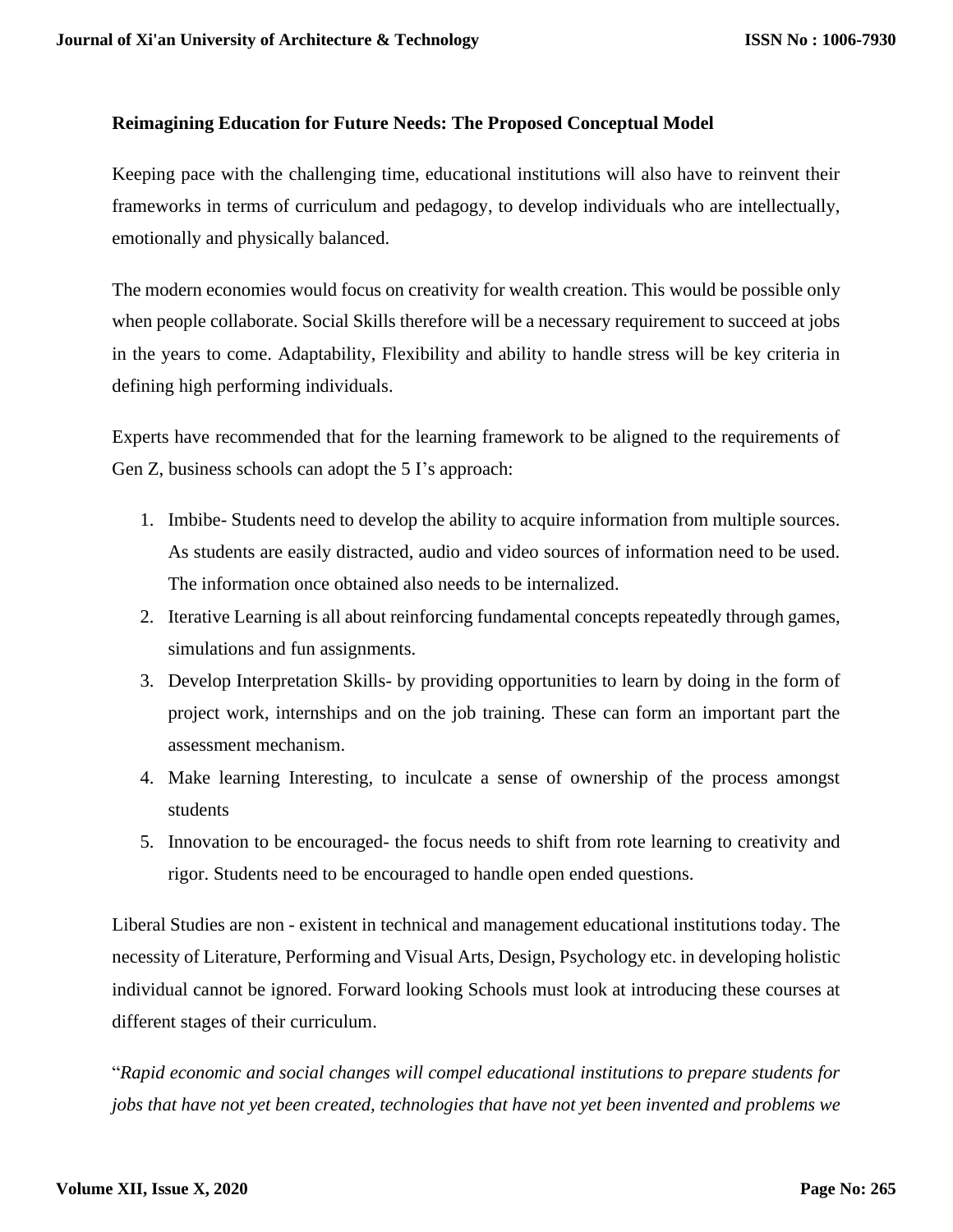*don't know yet will arrive*" Schleiher (2011). Knowledge Management will therefore become critical. Management graduates will have to learn to apply concepts to enhance performance of systems and processes. An educational revamp to enable sustained learning in the form of flipped classrooms, MOOCS and Chatroom may be the order of the day. These methods will not only enable personalized and peer learning but will also enable development of problem solving and decision making skills and critical thinking ability. As youngsters transform from being *digital immigrants*<sup>\*</sup> to *digital natives*<sup>\*\*</sup> innovation in delivery of education will become imperative.

The testing and marking systems have to be reoriented towards recognizing originality, problems solving, innovation and original research. The "assembly line" approach followed by educational institutions where the belief is that of "one size fits all" will need to change. The current teaching pedagogy is a top down methodology with the instructor sharing insight and students being passive listeners. Treating the student community as co-creators of knowledge will be the first step towards fostering a culture of change.

\*Digital Immigrants- An individual who is born before the emergence of digital technology and therefore has had to adopt to digital technology to some extent, in life.

\_\_\_\_\_\_\_\_\_\_\_\_\_\_\_\_\_\_\_\_\_\_\_\_\_\_\_\_\_\_\_\_\_\_\_\_\_\_\_\_\_\_\_\_\_\_\_\_\_\_\_\_\_\_\_\_\_\_\_\_\_\_\_\_\_\_\_\_\_\_\_\_\_\_\_\_\_\_

\*\* Digital Natives- Those born during and after the advent of digital technology and who have greater comfort level using this technology, since they have greater exposure to these technologies from an early age.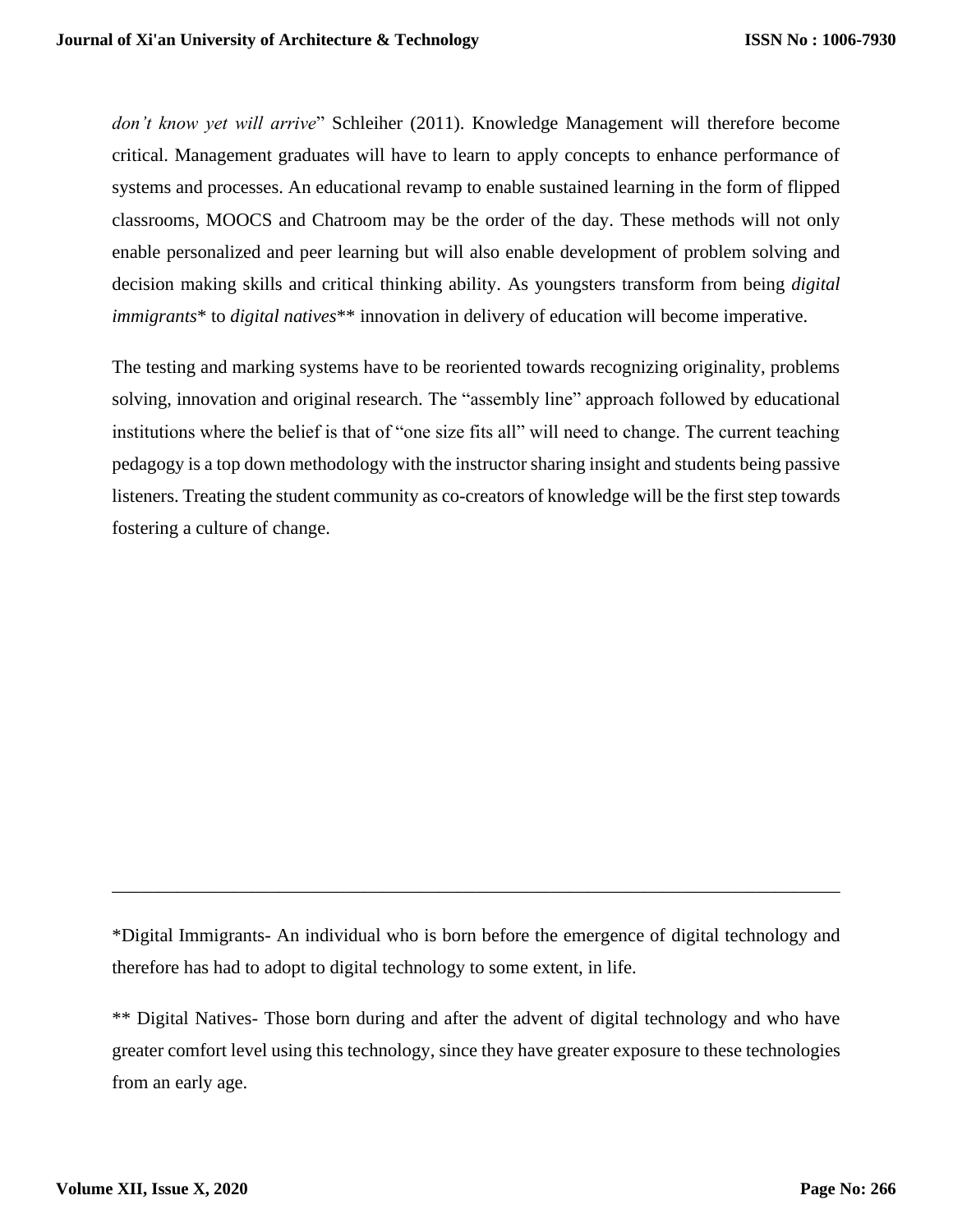#### **Students as Co- Creators of Knowledge:**

Students, through their participation in many learning activities can be considered as co - producers of knowledge. Greater participation of students in the learning process facilitates active learning. Business Schools provide many services to students like canteen, recreational facilities, accommodation, transportation, library services, career counselling and placement services, computer facilities, health center and administrative services, in addition to the core activity of teaching. All these, at a formal and informal level aid socialization amongst students. Socialization in turn influences the clarity students get with regards to their roles and responsibilities, affects their motivation and helps in enhancing their academic abilities. Clarity of role, competence and motivation influences student willingness to participate in the learning process and contribute to the body of existing knowledge (Table1). If students are appropriately rewarded for their constructive participation and co creation of knowledge, the rewards help increase student motivation further and even encourages a larger cohort to participate the engagement process. Student participation in the learning process can be categorized into 6 levels. Level 1 has least level of engagement with students passively attending classes. In the level 2 stage students take notes and complete assignments on time. At stage 3 student interaction in the classroom is in the form of asking questions and participating in class discussions. Students at the 4<sup>th</sup> stage, in addition to all of the above, do pre reading and are prepared for the sessions in advance. Level 5 and level 6 represents the highest form of student participation wherein students conduct a few sessions by making presentations to the class and are actively involved in writing research papers (*Fritschner, L.M., "Inside the Undergraduate College Classroom: Faculty and Students Differ on the Meaning of Student Participation," The Journal of Higher Education, 2000, 71(3), p. 342-362)*. Student participation and co creation can be a result of out of classroom activities or inside the classroom activities, requiring emotional, mental and physical input from the students. The activities could be individual contribution or group activities.

When students are considered as important stakeholders in a business school, actively participating and contributing to enhancing knowledge, the educational institution could benefit in terms of improved perception about quality of teaching amongst student community, affective commitment\*\*\* of students towards the institution and overall satisfaction of students with the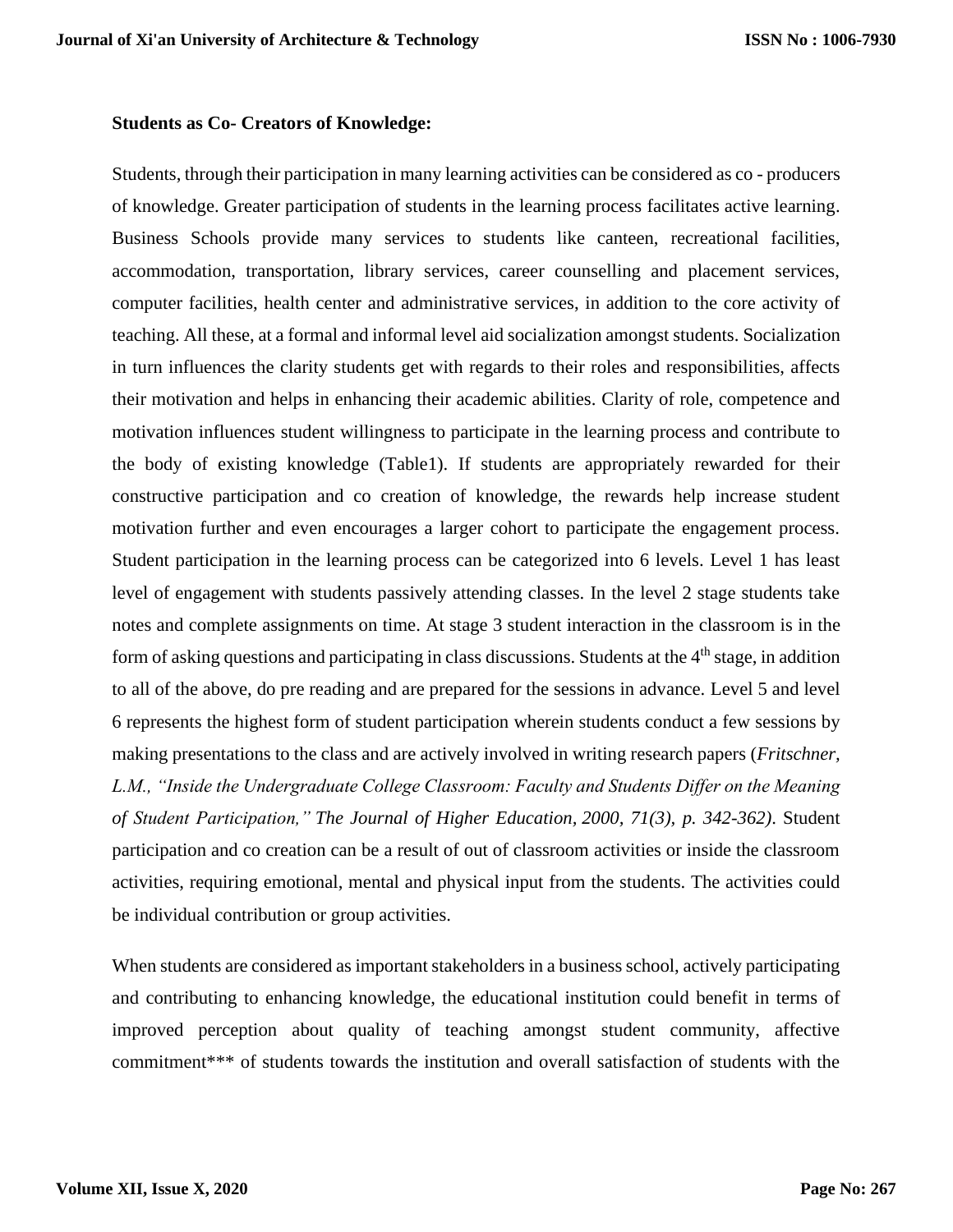educational institution. This would result in developing loyalty and a sense of belonging towards the alma-mater, leading to tangible and intangible benefits for the academic institution.

\_\_\_\_\_\_\_\_\_\_\_\_\_\_\_\_\_\_\_\_\_\_\_\_\_\_\_\_\_\_\_\_\_\_\_\_\_\_\_\_\_\_\_\_\_\_\_\_\_\_\_\_\_\_\_\_\_\_\_\_\_\_\_\_\_\_\_\_\_\_\_\_\_\_\_\_\_\_

<sup>\*\*\*</sup>Affective commitment can be defined as a positive emotional attachment to the educational institution. Students who are affectively committed to the educational institution will be able to identify with the goals of the educational institution and would want to be a part the institution even after graduation in some form or the other.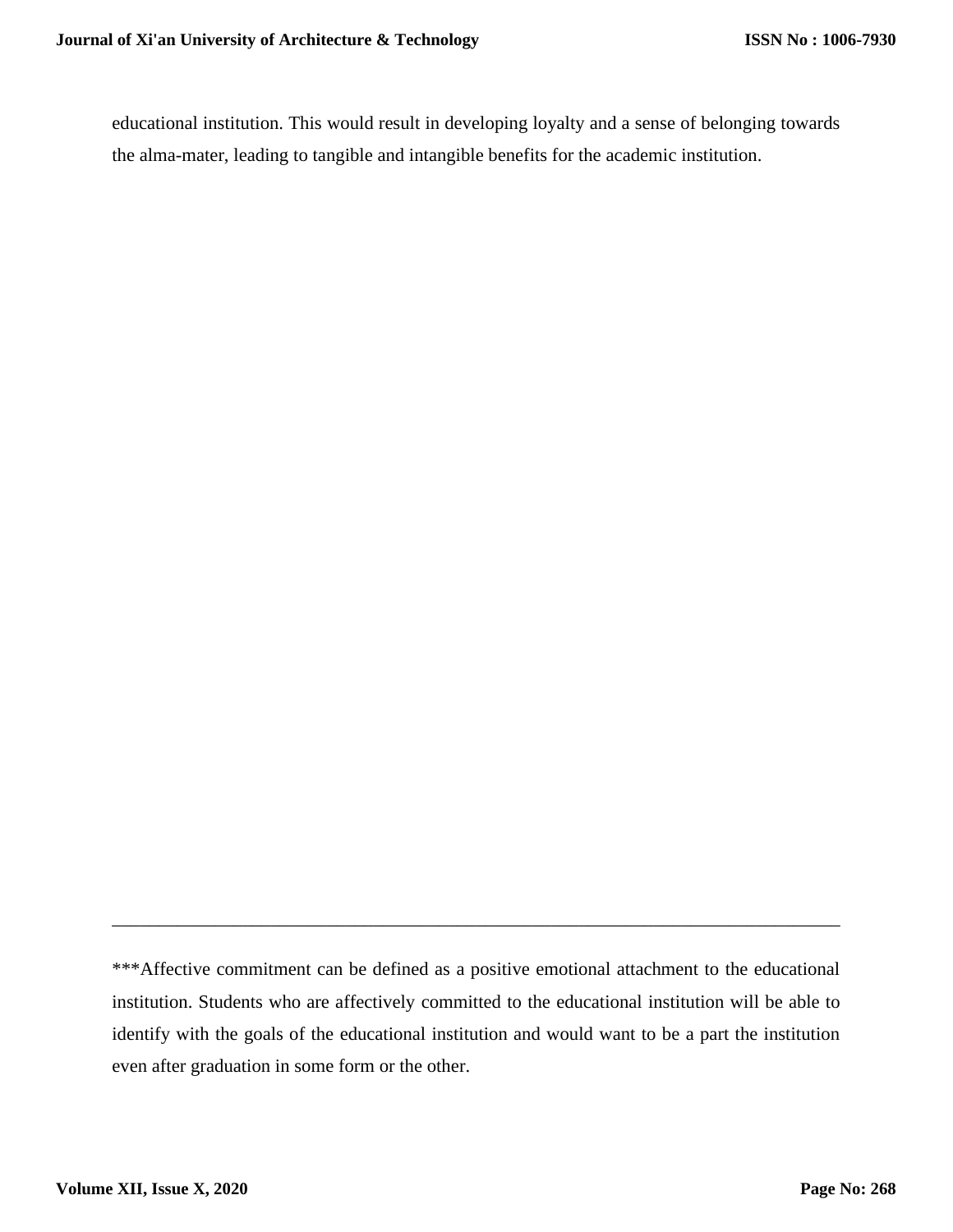### **Conceptual Model:**



#### Figure 3: Proposed Model of Effective student participation and Co- Creation of Knowledge

Source: Model prepared by drawing inputs from-1. Models of antecedents and consequences of customer socialization and participation in service setting from the paper titled- students as "co-producers" of education: a proposed model of student socialization and participation at tertiary institutions. 2. Fritschner, L.M., "Inside the Undergraduate College Classroom: Faculty and Students Differ on the Meaning of Student Participation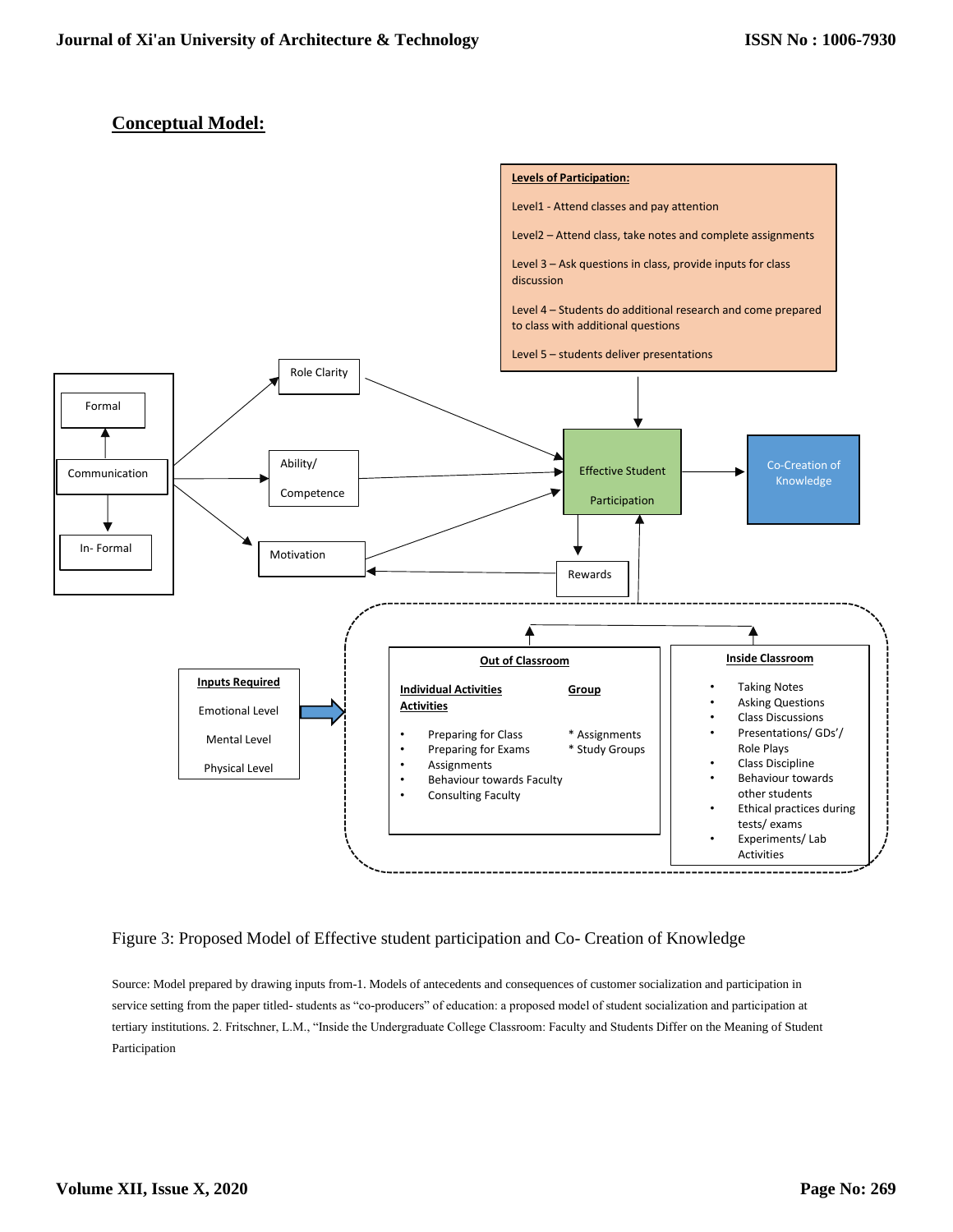#### **Discussion:**

The competency gap between what skill sets industry requires and those that management students' processes has been widening. This is primarily because the methods of imparting education adopted by management institutions have not evolved and kept pace with the rapidly changing work environment. The importance of flipped classroom, blended learning and integrating MOOCs into the course curriculum is only being realized in the present time, by educational institutions in India.

For effective learning, students need to play an important role of contributing to the body of knowledge and even creating new knowledge in a collaborative manner. The management school environment needs to be made conducive for student participation in the learning process. An environment that facilitates formal and informal communication helps in effectively engaging the student community. Integration of outside classroom and inside classroom activities helps take care of students' physical, mental and emotional needs. Regular and timely rewards for work well done helps increase student motivation and commitment to the learning process.

The conceptual model proposed in this study considers all these direct and indirect aspects that could facilitate greater student participation in the learning process. It is proposed that when student participation is ensured on a sustained and continuous basis it can lead to an environment where students can play the role of co-creators of knowledge.

The model proposed is conceptual and needs to be tested and refined further. The impact of demographic factors like gender and work experience on co creation of knowledge have not been considered and future studies could be extended to cover these aspects. The underlying assumption made is that effective student participation and co-creation of knowledge will to a large extent address the skill gap that challenges the workforce today. Remodeling the management education practices will go a long way in developing a workforce that can adapt, reinvent and be on a path of continuous learning.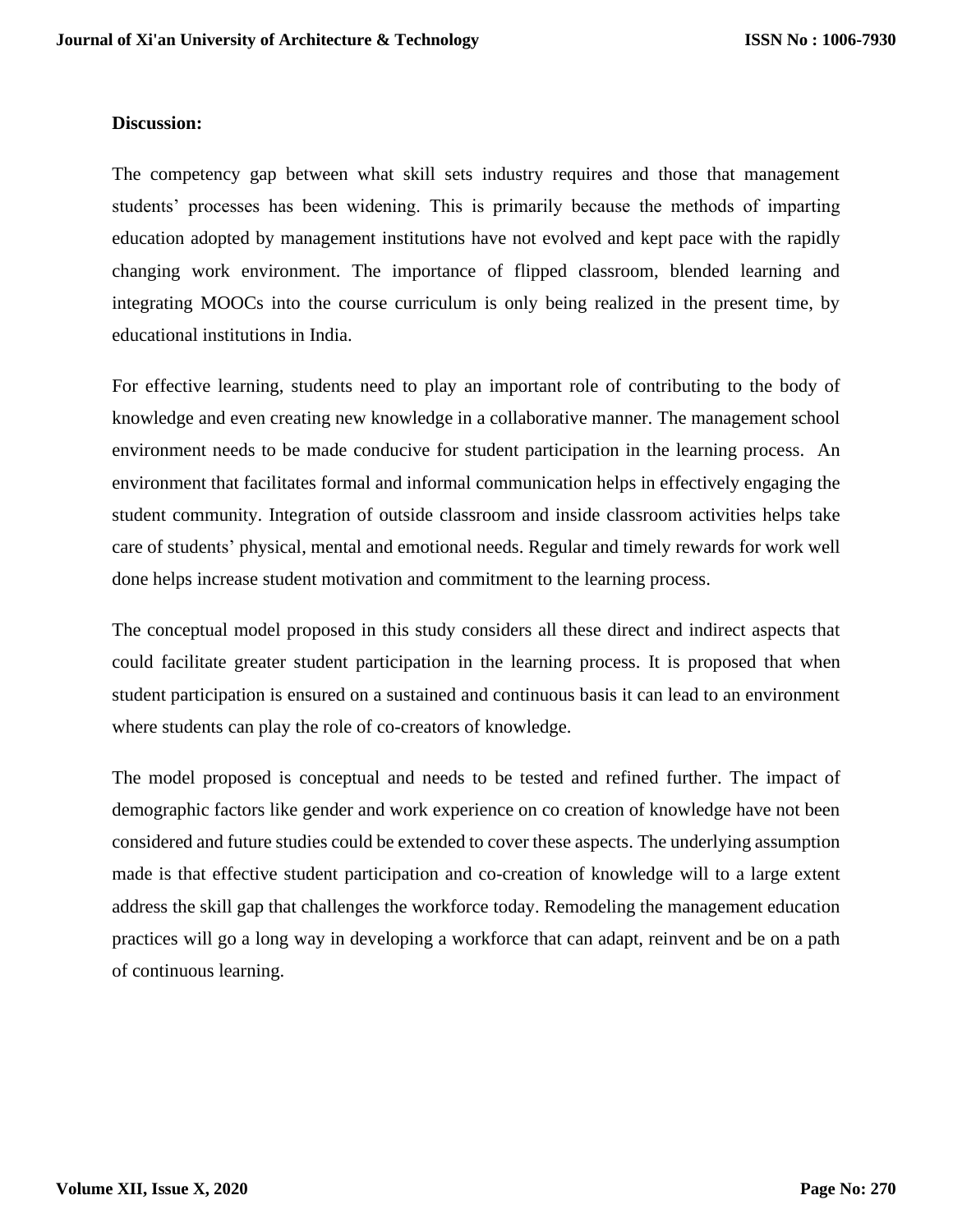### **Conclusion:**

The problem that plagues many business schools in India is the fact that most of these academic institutions view their students as customers and not as stakeholders who have an important role to play in the process of learning, sharing and creation of knowledge. These institutions have failed to understand the importance of adapting to the dynamically changing environment and needs of the new generation work force that they aim to make industry ready. It is important to understand that the new generation will learn by experiencing and not by merely attending lectures, rote learning and writing examinations to earn grades. It is important that students are provided platforms to discuss what they are learning, relate these learnings to the experiences that they have had as also to their daily lives. Internalizing the learnings is the key to effective knowledge building, innovations and future specializations.

As traditional jobs lose relevance and new industries throw open new opportunities, the future workforce will need skills to multi task, upgrade and collaborate. Those who take initiative, responsibility and are able to adapt are likely to succeed.

Institutions imparting higher education will be under pressure to keep pace with the requirements of digital community of students. These institutions must therefore revisit their traditional models of imparting education. Challenging the status quo and fostering and environment of continuous learning will be needed to achieve the transformation required by Industry 4.0. Those who are willing to adapt to the new realities quickly and with an open mind will be better placed to survive and grow.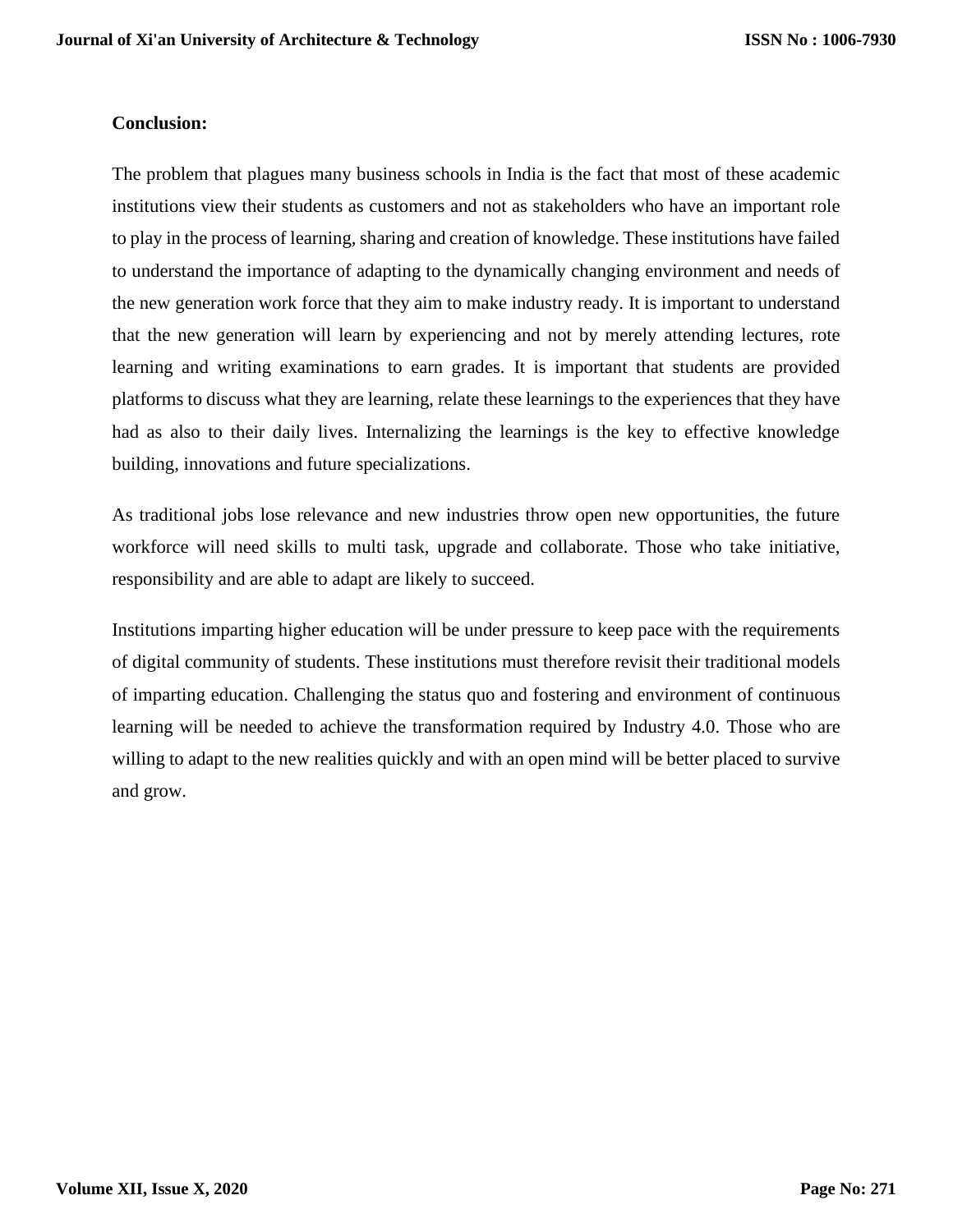#### **References:**

- 1. T. M. Amabile (1997), Motivating creativity in organizations: On doing what you love and loving what you do, California Management Review, Volume 40, No. 1, 39–58.
- 2. Govender, K. (1998), Managing service quality by managing the service customer, South African Journal of Business Management, Volume 29, No. 3, 89-99.
- 3. Cook, A. and Leckey, J., 1999. Do Expectations Meet Reality? A survey of changes in first-year student opinion. Journal of Further and Higher Education, Volume 23, No. 2,157-171.
- 4. Fritschner, L.M. (2000), Inside the Undergraduate College Classroom: Faculty and Students Differ on the Meaning of Student Participation, The Journal of Higher Education, Volume71, No. 3, 342-362.
- 5. Thorsten Hennig-Thurau, Markus F., Langer Ursula Hansen(2001), Modeling and Managing Student Loyalty An Approach Based on the Concept of Relationship Quality, Journal of Service Research, Volume 3, No. 4, 331-344.
- 6. Rodie, A. R., and Kleine, S. S. (2000). Customer Participation in Services Production and Delivery. In T. Swartz, & D. Iacobucci (Eds.), Handbook of Services Marketing & Management: 111-127. Thousand Oaks, CA: SAGE Publications, Inc.
- 7. Niehoff, Brian P.; Turnley, William H.; Yen, Hsiu Ju Rebecca; Sheu, Chwen (2001), Exploring Cultural Differences in Classroom Expectations of Students from the United States and Taiwan, Journal of Education for Business, Volume 76, No.5, 289-93
- 8. Claycomb, C. & Lengnick-Hall, C.A. & Inks, Lawrence. (2001). The customer as a productive resource: A pilot study and strategic implications. Journal of Business Strategies. 18. 47-68.
- 9. Peter K. Mills, James H. Morris Peter K. Mills, James H. Morris ,Clients as "Partial" Employees of Service Organizations: Role Development in Client Participation, [Academy](https://journals.aom.org/journal/amr)  [of Management Review](https://journals.aom.org/journal/amr) [,Volume 11, No. 4](https://journals.aom.org/toc/amr/11/4)
- 10. T.G Kotze and P.F du Plessis (2003), Students as "co-producers" of education: a proposed model of student socialization and participation at tertiary institutions, Quality Assurance in Education, 11(4), 186-201.
- 11. C. M. Callahan and T. C. Missett (2011), Creativity in Adolescence, in Encyclopedia of Adolescence, M. Runco and S. R. Pritzker, Eds., pp. 115–123.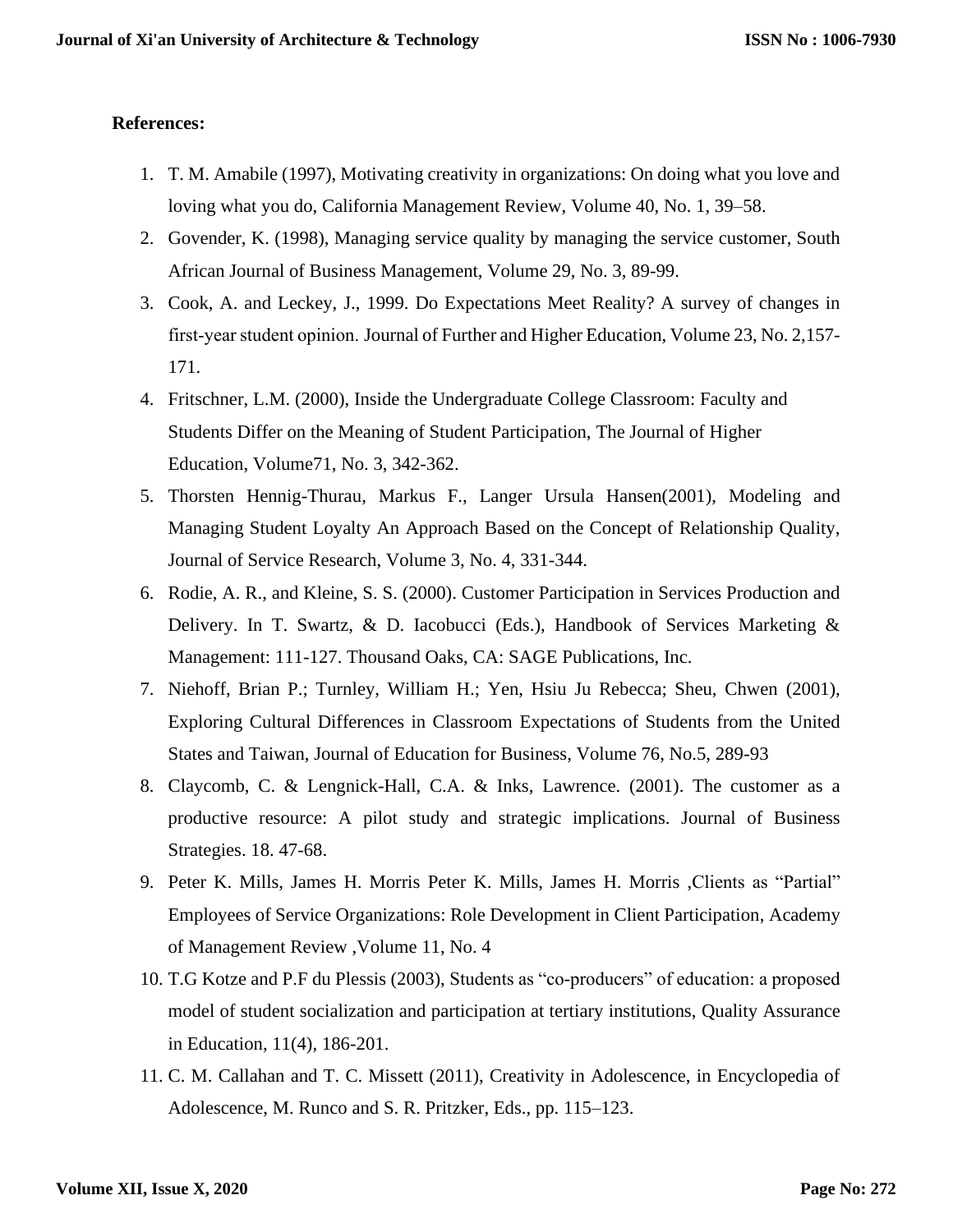- 12. D. Davies, D. Jindal-Snape, R. Digby, A. Howe, C. Collier, and P. Hay (2014), The roles and development needs of teachers to promote creativity: A systematic review of literature, Teaching and Teacher Education, vol. 41, pp. 34–41.
- 13. R. J. Sternberg (2015), Teaching for creativity: The sounds of silence, Psychology of Aesthetics, Creativity, and the Arts, vol. 9, no. 2, pp. 115–117.
- 14. Schmaltz RM, Jansen E and Wenckowski N (2017) Redefining Critical Thinking: Teaching Students to Think like Scientists. Front. Psychol. 8:459. doi: 10.3389/fpsyg.2017.00459
- 15. Dörner D and Funke J (2017) Complex Problem Solving: What It Is and What It Is Not. Front. Psychol. 8:1153. doi: 10.3389/fpsyg.2017.01153
- 16. Niluphar Ahmadi and Maud Besançon (2017), Creativity as a Stepping Stone towards Developing Other Competencies in Classrooms, Hindawi Education Research International Volume 2017, Article ID 1357456, 9 pages [https://doi.org/10.1155/2017/1357456,](https://doi.org/10.1155/2017/1357456)
- 17. Shahroom, A. A., & Hussin, N. (2018), Industrial Revolution 4.0 and Education, International Journal of Academic Research in Business and Social Sciences, 8(9), 314– 319.
- 18. Parag Diwan (2017), Is Education 4.0 an imperative for success of 4th Industrial Revolution?, [https://medium.com/@pdiwan/is-education-4-0-an-imperative-for-success](https://medium.com/@pdiwan/is-education-4-0-an-imperative-for-success-of-4th)[of-4th](https://medium.com/@pdiwan/is-education-4-0-an-imperative-for-success-of-4th)
- 19. Norbert Schwieters and Bob Moritz, Principles for leading the Next industrial Revolution, [https://www.strategy-business.com/article/10-Principles-for-Leading-the-Next-Industrial-](https://www.strategy-business.com/article/10-Principles-for-Leading-the-Next-Industrial-Revolution:?source=post_page---------------------------)[Revolution](https://www.strategy-business.com/article/10-Principles-for-Leading-the-Next-Industrial-Revolution:?source=post_page---------------------------)
- 20. Corné Duivenvoorden, The beginners guide to the Industry 4.0, [https://industry4magazine.com/the-beginners-guide-to-the-industry-4-0-f45b93a95649](https://industry4magazine.com/the-beginners-guide-to-the-industry-4-0-f45b93a95649?source=post_page---------------------------)
- 21. Beghetto, R. A., and Kaufman, J. C. (2007), Toward a broader conception of creativity: a case for "mini-c" creativity, Psychol. Aesthetics Creat. Arts 1, 73–79. doi: 10.1037/1931- 3896.1.2.73
- 22. Bennett, R. E. (2011), Formative assessment: a critical review, Assess. Educ. Princ. Policy Pract*,* 18, 5–25, doi: 10.1080/0969594X.2010.513678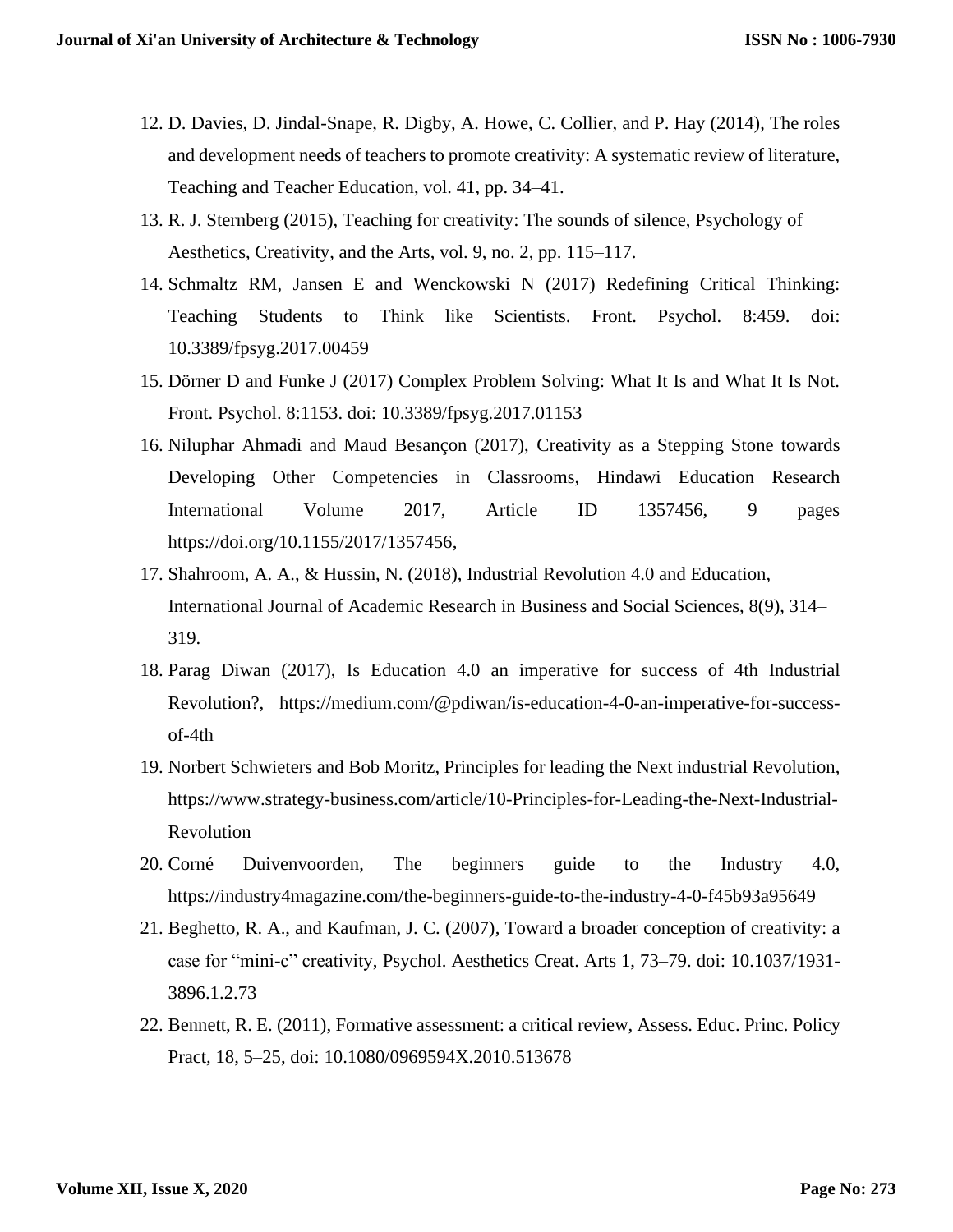- 23. Buchner, A. (1995), Basic topics and approaches to the study of complex problem solving, Complex Problem Solving: The European Perspective, eds P. A. Frensch and J. Funke (Hillsdale, NJ: Erlbaum), 27–63.
- 24. Csapó, B., and Funke, J. (2017a), The development and assessment of problem solving in 21st-century schools, The Nature of Problem Solving: Using Research to Inspire 21st Century Learning, eds B. Csapó and J. Funke (Paris: OECD Publishing), 19–31.
- 25. Funke, J., Fischer, A., and Holt, D. V. (2017), When less is less: solving multiple simple problems is not complex problem solving—A comment on Greiff et al. (2015). *J.,*  Intell. 5:5. doi: 10.3390/jintelligence5010005
- 26. Greiff, S., and Fischer, A. (2013), Measuring complex problem solving: an educational application of psychological theories, J. Educ. Res*.* 5, 38–58.
- 27. Greiff, S., Wüstenberg, S., Molnár, G., Fischer, A., Funke, J., and Csapó, B. (2013c), Complex problem solving in educational contexts—something beyond g: concept, assessment, measurement invariance, and construct validity, J. Educ. Psychol, 105, 364– 379. doi: 10.1037/a0031856
- 28. Wüstenberg, S., Greiff, S., Vainikainen, M.-P., and Murphy, K. (2016), Individual differences in students' complex problem-solving skills: how they evolve and what they imply, J. Educ. Psychol, 108, 1028–1044. doi: 10.1037/edu0000101
- 29. Joseph, Mathew and Beatriz Joseph (1997), Employers' Perceptions of Service Quality in Higher Education, Journal of Marketing for Higher Education, 8 (2), 1-13.
- 30. Keaveney, Susan M. and Clifford E. Young (1997), The Student Satisfaction and Retention Model (SSRM), working paper, Graduate School of Business Administration, University of Colorado, Denver.
- 31. Brower, Aaron M. (1992), The 'Second-Half' of Student Integration: The Effects of Life Task Predominance on Student Persistence, Journal of Higher Education, 63 (4), 441-62
- 32. R. A. Beghetto and J. C. Kaufman, Classroom contexts for creativity, High Ability Studies, vol. 25, no. 1, pp. 53–69, 2014.
- 33. startup.nujs.edu/blog/indian-**education**-**system**-what-needs-to-change
- 34. <https://news.careers360.com/changing-landscape-of-business-education-in-india>
- 35. <https://educationpostonline.in/2017/07/03/industry-4-0-opportunities-and-challenges>
- 36. hrmars.com/hrmars\_papers/Industrial\_Revolution\_**4\_0**\_and\_**Education**.pdf